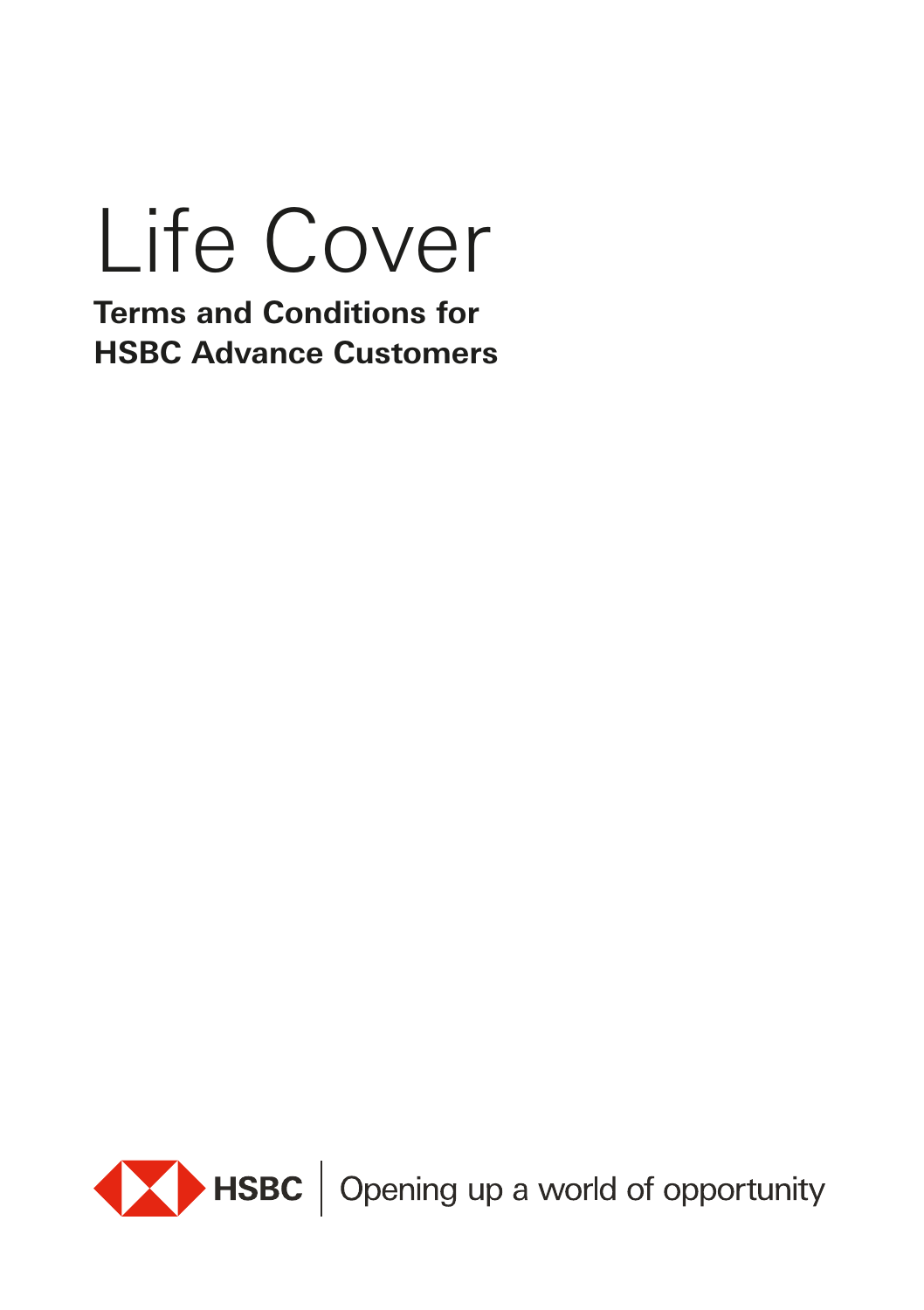The Life Insurance forming part of HSBC Advance Proposition is provided by HSBC Life Assurance (Malta) Ltd. No advice is given on the contract of insurance.

# **Article 1 – Application**

These are the Policy Terms and Conditions ("PT&Cs") of the Life Insurance Cover forming part of HSBC Advance.

# **Article 2 – Definitions**

In the Policy the following words shall mean:

**Age:** when referring to Age, the Policy refers to the "age next birthday", meaning the age of the Life Assured on his/her birthday after the Commencement Date;

**Life Assured:** Advance Primary Credit Card Account Holder under 66 years of age upon whose death proceeds under the Policy are payable;

# **Primary Credit Card Account**

**Holder:** means the main applicant of HSBC Advance Proposition;

### **Commencement Date:** the

Commencement Date shall be the date when the Primary Credit Card Account Holder's application for HSBC Advance is accepted;

**Expiration Date:** in respect of the Primary Credit Card Account Holder shall be:

- a. the 66th birthday of the Primary Credit Card Account Holder or
- b. the termination, cancellation or suspension of the HSBC Advance Proposition by HSBC Bank Malta p.l.c., or;
- c. the date he or she decides to cancel the HSBC Advance Proposition, whichever is the earlier.

**Life Insurance Benefit:** death (any cause) cover up to 66 years of age on the debit balance of the Advance Credit Card up to a maximum of €6,000.

# **We/Us/Our/Ourselves/Company:**

means HSBC Life Assurance (Malta) Limited, having Our Head Office situated at:

80, Mill Street, Qormi, QRM 3101, Malta.

**Policyholder:** HSBC Bank Malta p.l.c. (HSBC Advance).The Policyholder is the sole owner of the policy.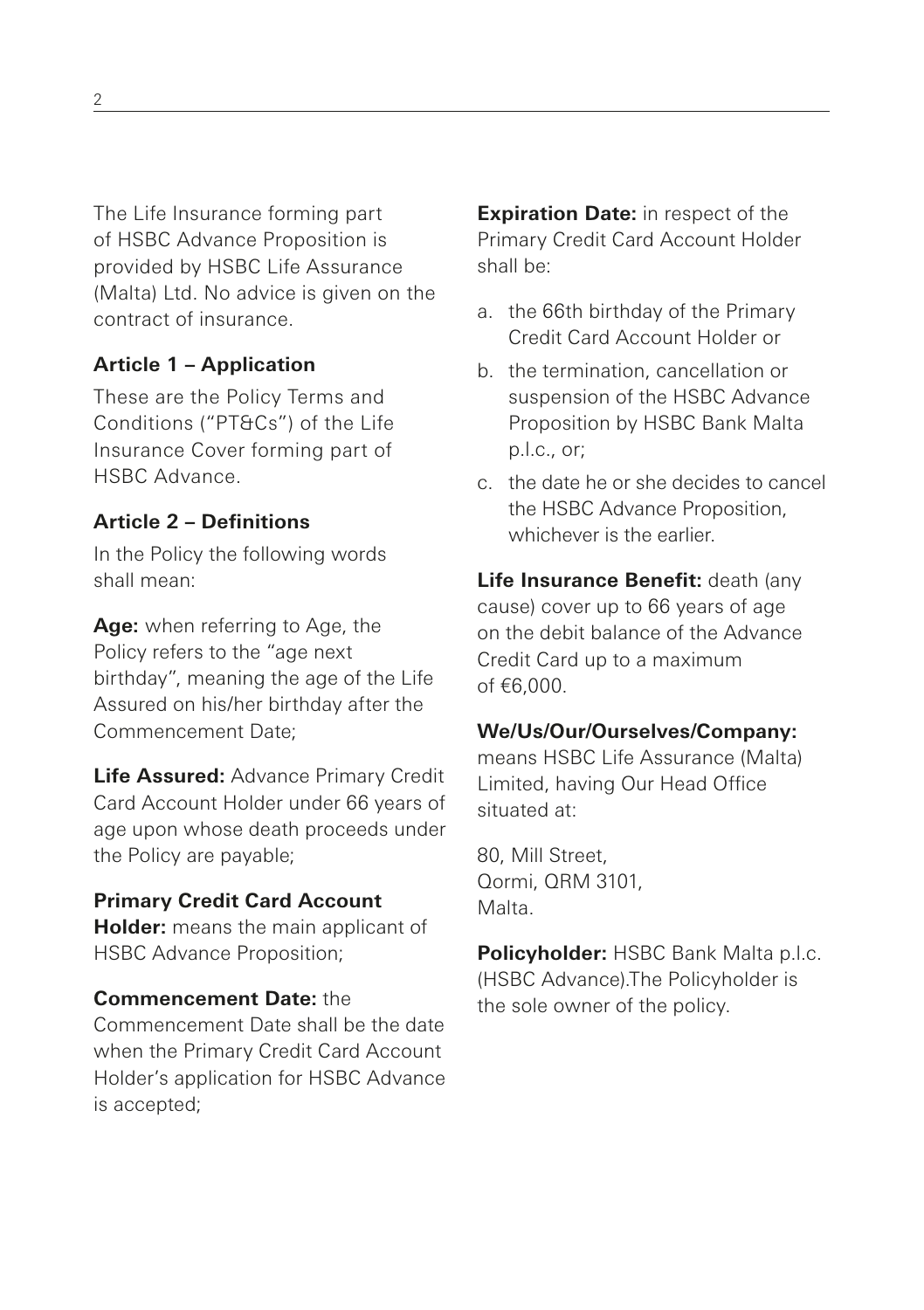# **Article 3 – Term of the Policy and Expiry**

The Policy shall come into existence on the Commencement Date and shall remain in force until the Expiration Date.

# **Article 4 – Applicable Law and Jurisdiction**

This Policy shall be subject to and be interpreted and construed in accordance with the laws of Malta. Any dispute arising out of or in connection with these PT&Cs shall be subject to the exclusive jurisdiction of the Maltese Courts. The Company and other members of the HSBC Group are required to act in accordance with the laws and regulations operating in various jurisdictions which relate to the prevention of money laundering, terrorist financing and the provision of financial and other services to any persons or entities which may be subject to sanctions. The Company may take, and may instruct other members of the HSBC Group to take, any action which it, in its sole and absolute discretion, considers appropriate to take in accordance with all such laws and regulations. Such action may include but is not limited to: the interception and investigation of any payment messages and other information or any other instructions sent to or by any relevant person or entity or on their behalf via the Company's systems or any other

member of the HSBC Group's systems; and making further enquiries as to whether a name which might refer to a sanctioned person or entity actually refers to that person or entity. Notwithstanding any provision of the Policy, neither the Company nor any member of the HSBC Group will be liable for loss (whether direct, consequential or loss of profit, data or interest) or damage suffered by any party arising out of:

- a. any delay or failure by the Company or any member of the HSBC Group in performing any of its duties under the Policy or other obligations caused in whole or in part by any steps which the Company, in its sole and absolute discretion, considers appropriate to take in accordance with all such laws and regulations; or
- b. the exercise of any of the Company's rights under this clause. In certain circumstances, the action which the Company may take may prevent or cause a delay in the processing of certain information. Therefore, neither the Company nor any member of the HSBC Group warrants that any information on the Company's systems relating to any payment messages or other information and other instructions sent to or by any relevant person or entity which are the subject of any action taken pursuant to this clause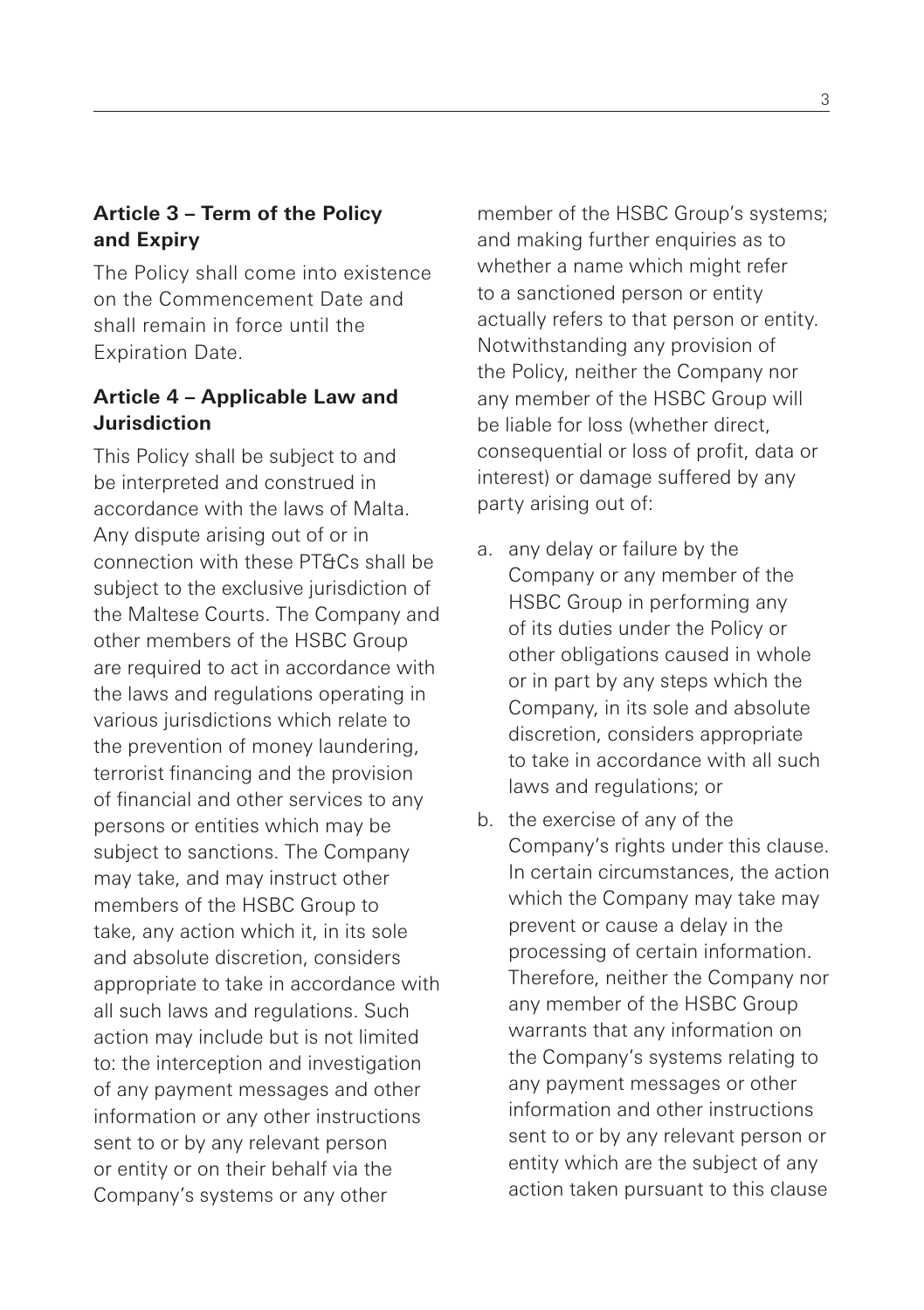is accurate, current or up-to-date at the time it is accessed, whilst such action is being taken. Subject to the overriding requirements of any applicable laws and regulations, the Company will endeavour to notify any relevant person or entity of the existence of such circumstances as soon as is reasonably practicable.

# **Article 5 – Solvency and Financial Condition Report**

On an annual basis, HSBC Life is obliged to publish, its Solvency and Financial Condition Report (SFCR). This report can be viewed on the HSBC Bank Malta p.l.c. website, www.hsbc.com.mt.under.the 'Insurance' section as from 2017 in line with local regulations.

# **Article 6 – Complaints Procedure**

We want you to be entirely satisfied with the products and services you receive from us. If you are dissatisfied with any aspect of our service, please let us know. We always endeavour to resolve any concerns fairly and quickly. If you ever need further information or have concerns or a complaint, please contact us at:

HSBC Life Assurance (Malta) Ltd., 80, Mill Street, Qormi QRM3101.

We shall issue an acknowledgement within 48 hours.

We will provide you with a definitive reply as soon as the relevant facts of the complaint have been investigated. In all cases we will provide periodical updates where a resolution is not available within 14 working days.

If your complaint is not dealt with to your satisfaction, you can contact:

Office of the Arbiter for Financial Services, First Floor, St Calcedonius Square, Floriana FRN5130, Malta

or by visiting www.financialarbiter.org.mt.

Complaints with the Arbiter for Financial Services' Office should always be made in writing. Making a complaint will not prejudice your right to take legal proceedings.

# **Article 7 – Exclusions**

No benefit is payable under this Policy in the event of death arising directly or indirectly as a result of:

1. War, invasion, acts of foreign enemies, hostilities or warlike operations (whether war be declared or not), civil wars, riots, strikes, rebellion, revolution, insurrection, civil commotion assuming the proportions of or amounting to any uprising, military or usurped power; or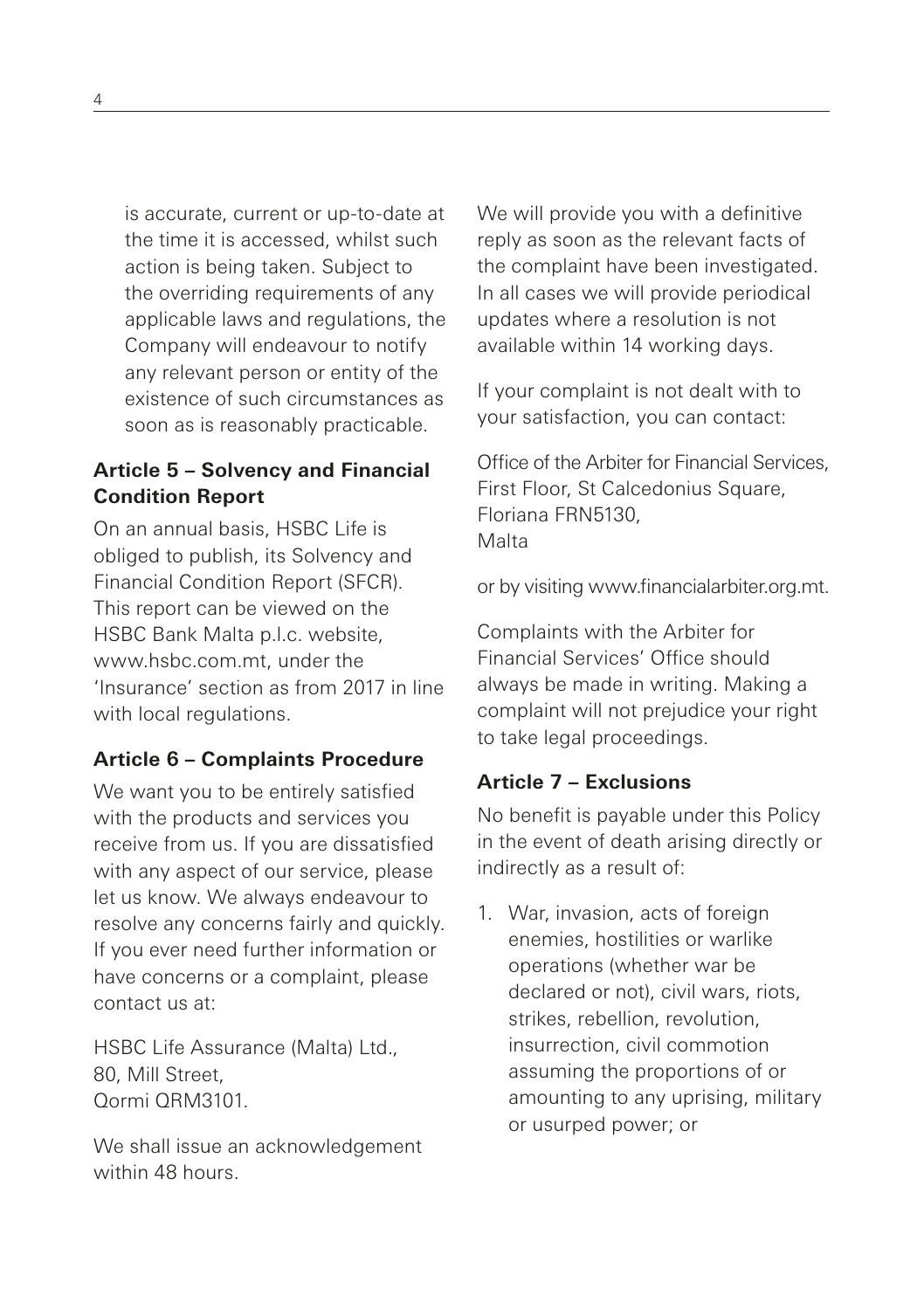2. Any act of terrorism;

For the purpose of this endorsement, act of terrorism shall include, but shall not be limited to an act – whether involving violence or the use of force or not – or the threat or the preparation thereof of any person or group(s) of persons – whether acting alone or on behalf of or in connection with any organisation(s) or governments – which:

- a. is designed to, or does intimidate or influence a de jure or de facto government or the public or a section of the public, or disrupt any segment of the economy;
- b. from the nature or context is done in connection with political, social, religious, ideological or similar cause or objectives.

This exclusion for acts of terrorism comprises any loss, damage, cost or expense of whatever nature directly or indirectly caused by, resulting from or in connection with any:

- a. Act of terrorism regardless of any other cause or event contributing concurrently or in any other sequence to the loss; or
- b. Action taken in controlling, preventing, suppressing or in any way relating to any act of terrorism.

In any action, suit or other proceedings where the Company alleges that, by reason of the provision of this clause the death or disablement of the Life Assured(s) is not covered by this assurance the burden of proving the death of the Life Assured(s) is not excluded by this clause shall be upon those to whom the sum assured would otherwise be payable.

In the event any portion of this endorsement is found to be invalid or unenforceable, the remainder shall remain in full force and effect.

- 3. Acquired Immune Deficiency Syndrome (AIDS) except:
	- a. when acquired through blood transfusions which have taken place after the commencement of the Policy; and
	- b. where the AIDS infected member proves that his condition results from a blood transfusion effected at a licensed medical hospital.

## **Important Notes**

### **Risk factors**

- a. The Life Insurance will expire when the Life Assured reaches the age of 66;
- b. The Life Insurance will not pay out if the debit balance on the Advance Credit Card is nil or in credit;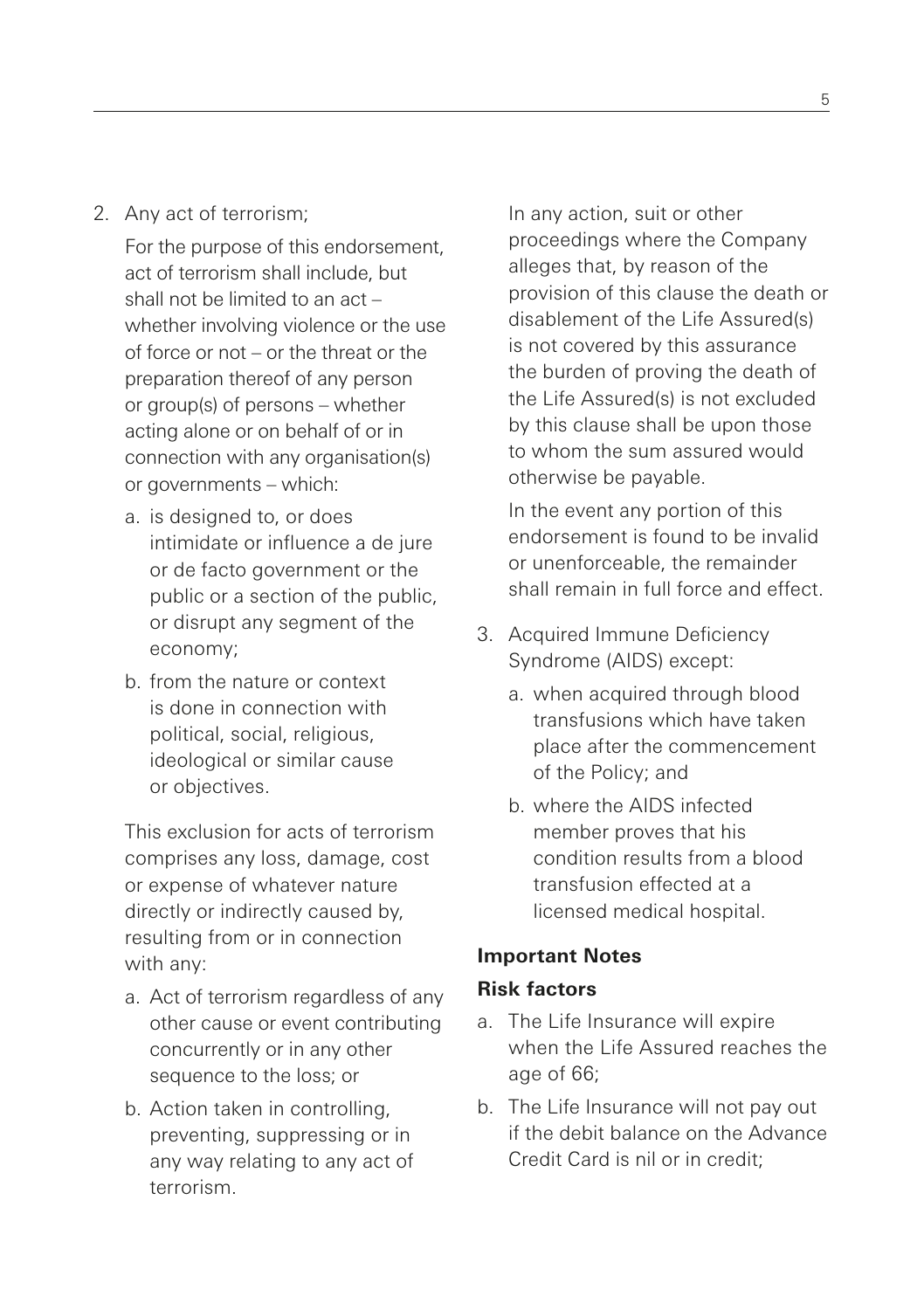- c. The maximum benefit is €6,000 as at the date of the death of the Life Assured;
- d. The Life Insurance has no cash-in (surrender) value at any time.

## **Protection and Compensation scheme**

A protection and compensation scheme is available under local insurance business legislation should the insurer become insolvent in respect of claims and obligations that arise from a policy of insurance covering protected commitments where Malta is the country of commitment subject to such limitations, restrictions and exclusions as may from time to time be prescribed.

# **Claims Guidance**

Upon HSBC Bank Malta p.l.c. being notified of the death of a Primary Credit Card Account Holder, HSBC Bank/the Policy Holder will submit a claim to HSBC Life Assurance (Malta) Ltd. Satisfactory evidence of the age of the Life Assured and additional documentation will be required prior to settlement of the debit balance of the Advance Credit Card.

## **Tax Liability**

There is currently no liability to tax on death benefits under the current legislation. This may be subject to change in the future.

#### **Language Used**

This Policy and other documentation related to it shall be provided in English and may be communicated either by electronic mail or post.

#### **Complaints Guidance**

In any case you can still lodge your complaint with HSBC Bank Malta p.l.c. Please refer to the complaints section in HSBC Advance T&Cs for guidance on how to complain. However, you can also submit a complaint with:

HSBC Life Assurance (Malta) Ltd., 80, Mill Street, Qormi QRM311.

#### **Privacy Notice**

HSBC's Privacy Notice explains how it collects, uses, discloses, transfers, and stores information and sets out the rights to the information. HSBC has provided its Privacy Notice separately and it will inform the client when it makes any changes to it. The Privacy Notice can also be found at www.hsbc.com.mt or a copy can be given in any branch.